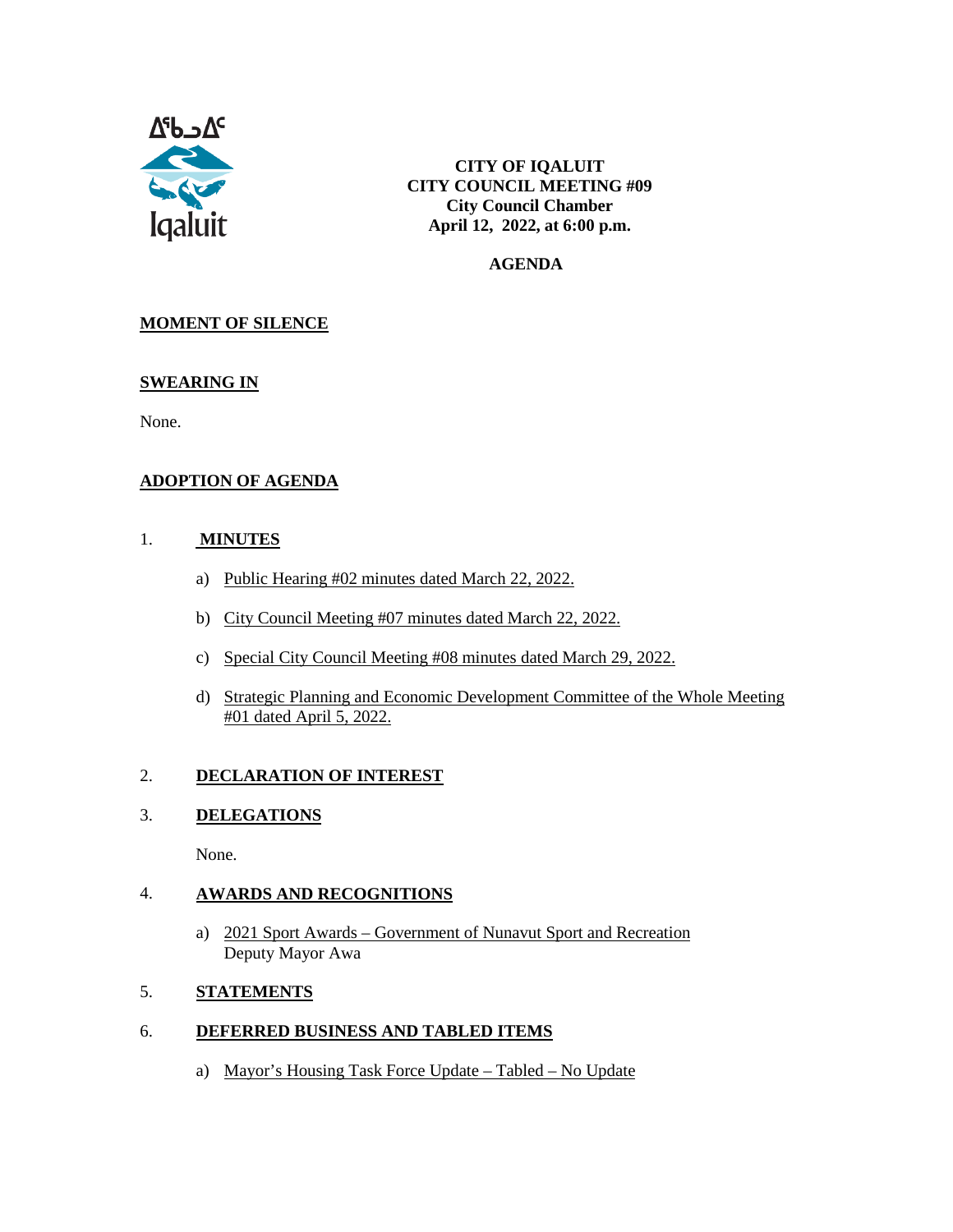### 7. **BY-LAWS**

#### a) **First Reading of By-law(s)**.

i) By-law No. 936, Taxi By-law Amendment, amends By-law No. 590.

#### b) **Second Reading of By-law(s).**

i) By-law No. 936, Taxi By-law Amendment, amends By-law No. 590.

#### c) **Third Reading of By-law(s).**

- i) 2022 Mill Rate By-law No. 932, repeals By-law No. 906 2021 Mill Rate By-law.
- ii) By-law No. 933, Consolidated Fees and Charges By-law Amendment.
- iii) By-law No. 935, Non-Profit and Charitable Organizations Property Tax Relief By-law.

### 8. **OLD BUSINESS**

None.

#### 9. **NEW BUSINESS**

- a) Request for Decision Water Treatment Plant Filter Media Replacement. Sumon Ghosh, Director of Engineering and Capital Planning
- b) Request for Decision Snow Bucket for CAT 950 Loader. Sumon Ghosh, Director of Engineering and Capital Planning
- c) City of Iqaluit Vaccine Mandate Verbal. Amy Elgersma, Chief Administrative Officer
- d) Councillor Flaherty Resignation Effective April 6, 2022 Verbal. Mayor Bell
- e) Motion to Rescind Motion #22-84 Councillor Akumalik was appointed as a member to the Recreation Committee – Verbal. Mayor Bell
- f) Appointment for Mayor's Representative Search and Rescue Verbal. Mayor Bell
- g) Federation of Canadian Municipalities (FCM) Annual Conference and Trade Show  $2022$  – Regina and Online – June 2-5, 2022 – Verbal. Mayor Bell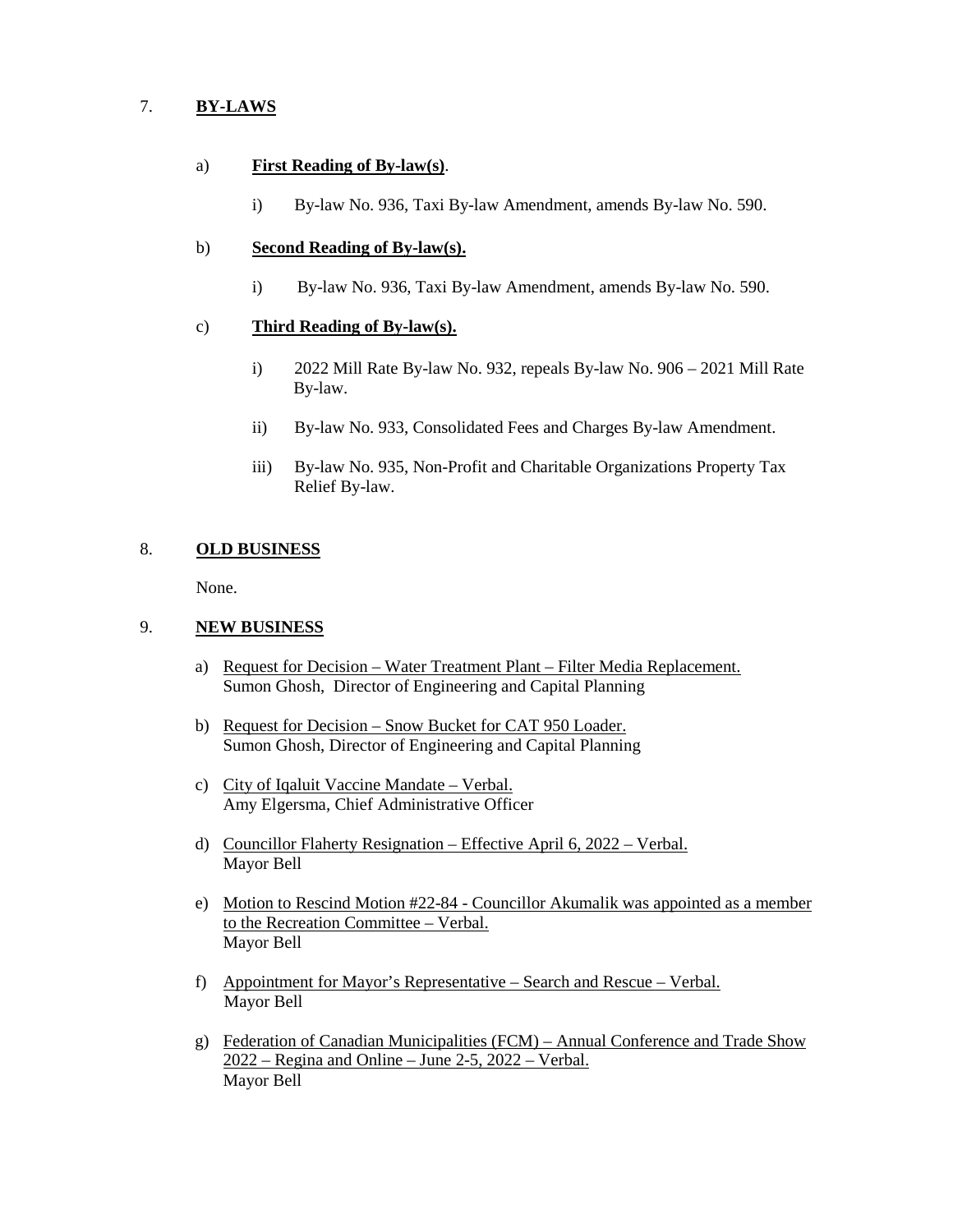### 10. **COMMITTEE REPORTS**

a) Strategic Planning and Economic Development Committee of the Whole Meeting #01 Report. Councillor Quassa, Chair

## 11. **CORRESPONDENCE**

None.

## 12. **IN-CAMERA SESSION**

None. ( ) as per Section 22 (2) (a) CTV Act and By-law 526 Section 67

### 13. **ADJOURNMENT**

**Next City Council Meeting April 26, 2022**